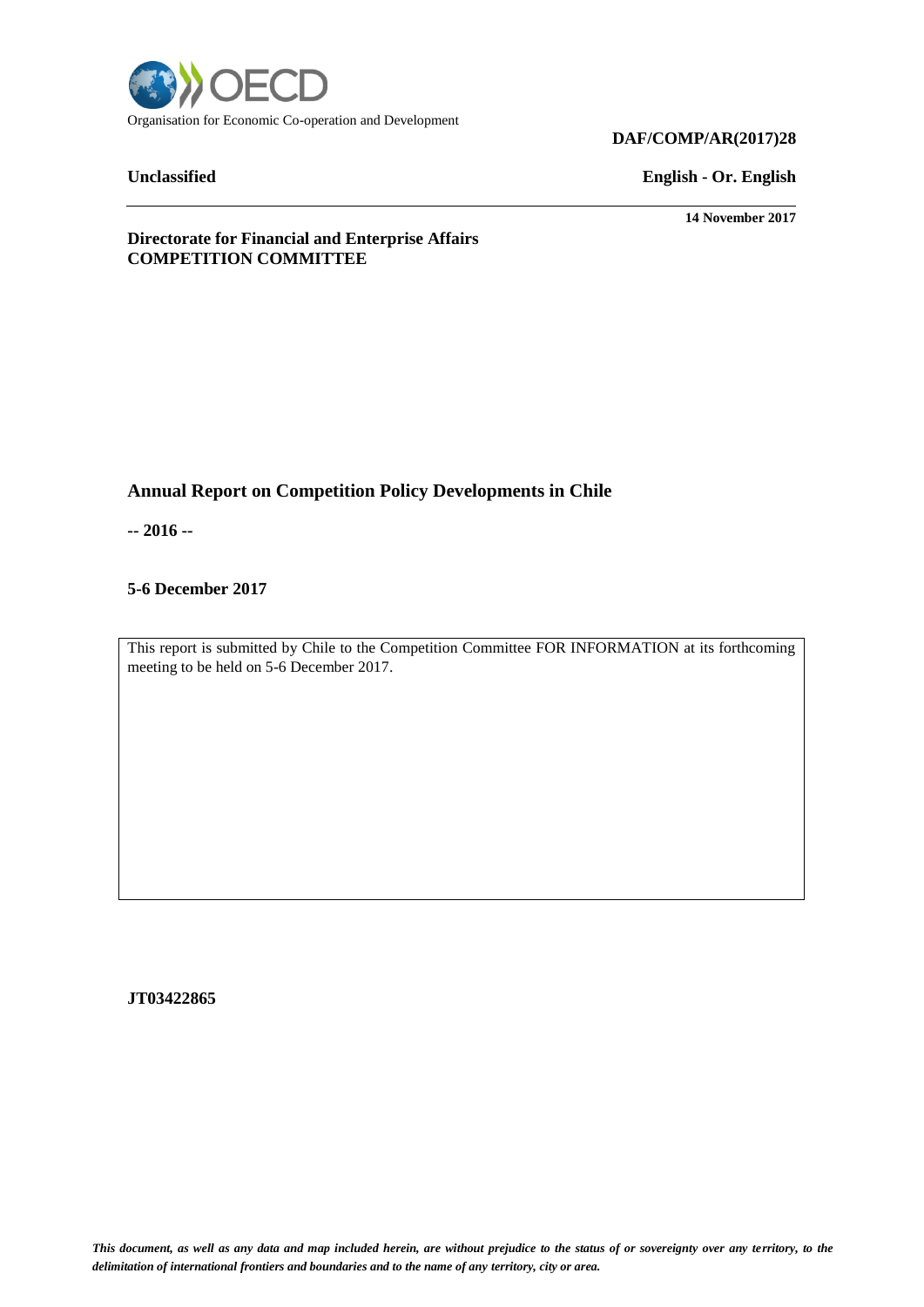# **2 │** DAF/COMP/AR(2017)28

# *Table of contents*

| 2.1. Actions against anticompetitive practices, including agreements and abuses of dominant positions                                                                                                                                                                                                     |
|-----------------------------------------------------------------------------------------------------------------------------------------------------------------------------------------------------------------------------------------------------------------------------------------------------------|
| 2.1.2. Description of significant cases, including those with international implications  6<br>2.2.1. Statistics on number, size and type of mergers notified and/or controlled under competition<br>3. The role of competition authorities in the formulation and implementation of other policies, e.g. |
|                                                                                                                                                                                                                                                                                                           |
| 3.1.4. Recommendation to improve regulation regarding payment card market  8                                                                                                                                                                                                                              |
|                                                                                                                                                                                                                                                                                                           |
| 4.2.1. Resources overall (current numbers and changes over the previous year):  9                                                                                                                                                                                                                         |
| 5. Summaries of or references to new reports and studies on competition policy issues  10                                                                                                                                                                                                                 |

# **Tables**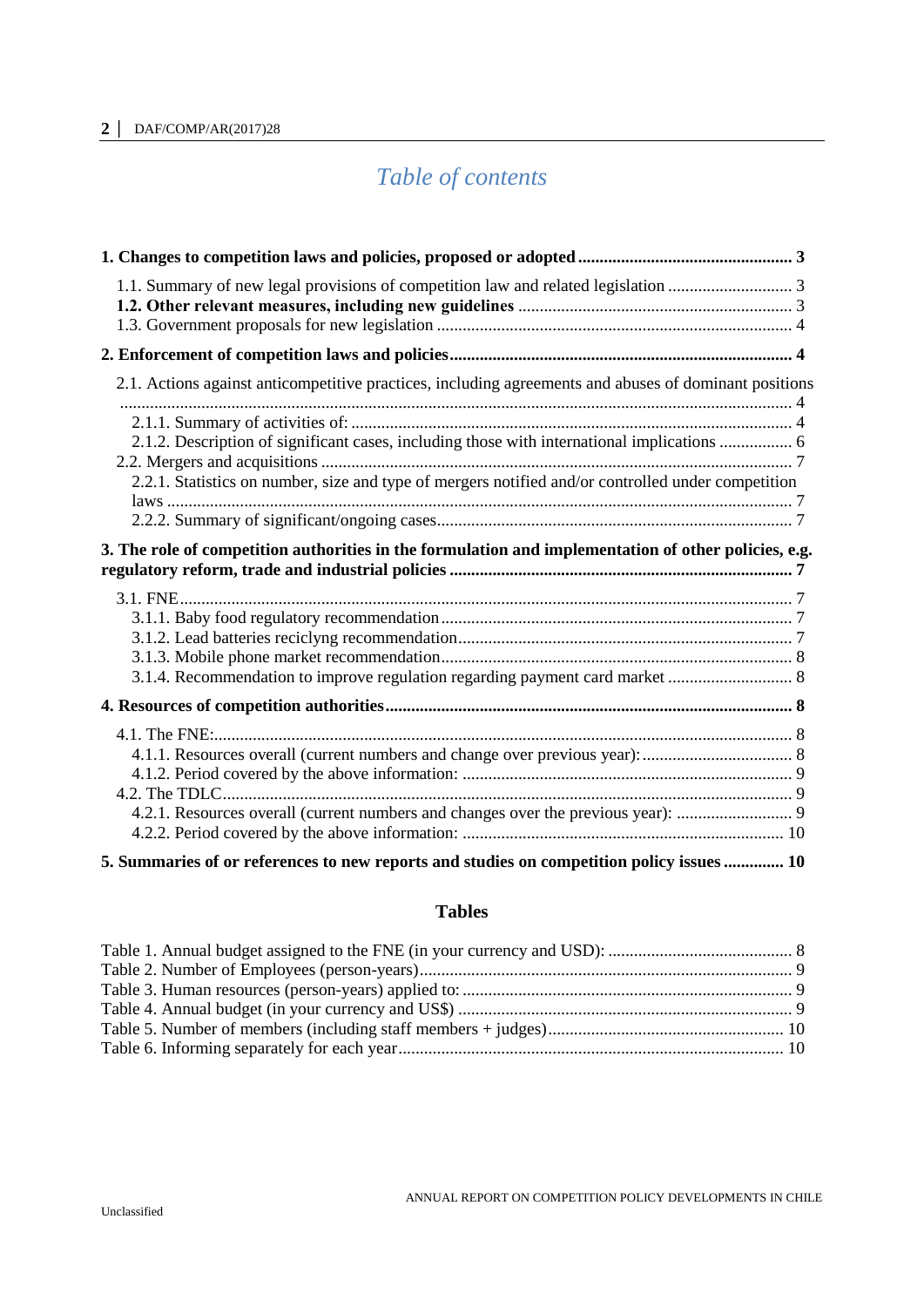# <span id="page-2-0"></span>**1. Changes to competition laws and policies, proposed or adopted**

#### <span id="page-2-1"></span>**1.1. Summary of new legal provisions of competition law and related legislation**

1. The legal reform (Law 20.945), which was enacted in August 2016 and explained in detail in the previous annual report, entails a substantial impact on the competition law system in Chile. The main amendments to the current system, which have been implemented during this past year, can be summarised as follows:

- Mandatory notification system for merger review when certain revenue thresholds (which are set by the agency) are surpassed.
- Increased fines, being the maximum 30 per cent of the sales related to the products or services involved in the infringement, or double the illegal gains obtained.
- Establishes cartel infringement as criminal offence. This implies that executives that are found guilty can be sanctioned with imprisonment up to 10 years. Moreover, the 2016 Legal Reform provides for a new sanction on individuals, prohibiting them to act as director or manager of stock corporations, State-owned enterprises or trade as well as professional associations, for a maximum period of ten years. The criminal cartel prosecution can only be initiated by a complaint filed by the FNE. Additionally, Law No. 20,945 recognises the *per se* rule with respect to hardcore cartels.
- Prohibition of interlocking directorates and relevant executives of companies that are competitors.
- Obligation for companies above certain income thresholds to inform the FNE of any minority interests that exceed 10 per cent of the property of competitors.
- The reform grants new powers to the FNE to conduct market studies and request information to private undertakings for such effects.
- Additional new powers for the FNE, such as the possibility to make regulatory recommendations -either to enact, amend or abolish statutes or administrative provisions-; financial fines to market agents that do not appear before the FNE or do not provide the information required by the FNE during an investigation, without prior justification; and imprisonment of those that provide false information.

#### <span id="page-2-2"></span>**1.2. Other relevant measures, including new guidelines**

2. During this year, the FNE published five relevant guidelines. Three, published in June of 2017, are related to the new merger regime. These guidelines, named "Remedies Guidelines", "Competition Guidelines" and "Threshold Guidelines" refer to relevant areas of the merger system and are vital public information of how the system works, giving private entities certainty about how the agency will evaluate mergers. These guidelines were published, after a public consultation procedure, where comments were received from various experts including local law firms, the Chilean Bar Association (*Colegio de Abogados)*, the American Bar Association, the International Bar Association, and the Federal Trade Commission.

3. The other two guidelines relate to cartels and market studies. In regards to cartels, in March 2017, the agency published a new version of the leniency guidelines, in Spanish and in English, whereas in relation to market studies, the guideline which explains what market studies are and how they are conducted was published in May 2017.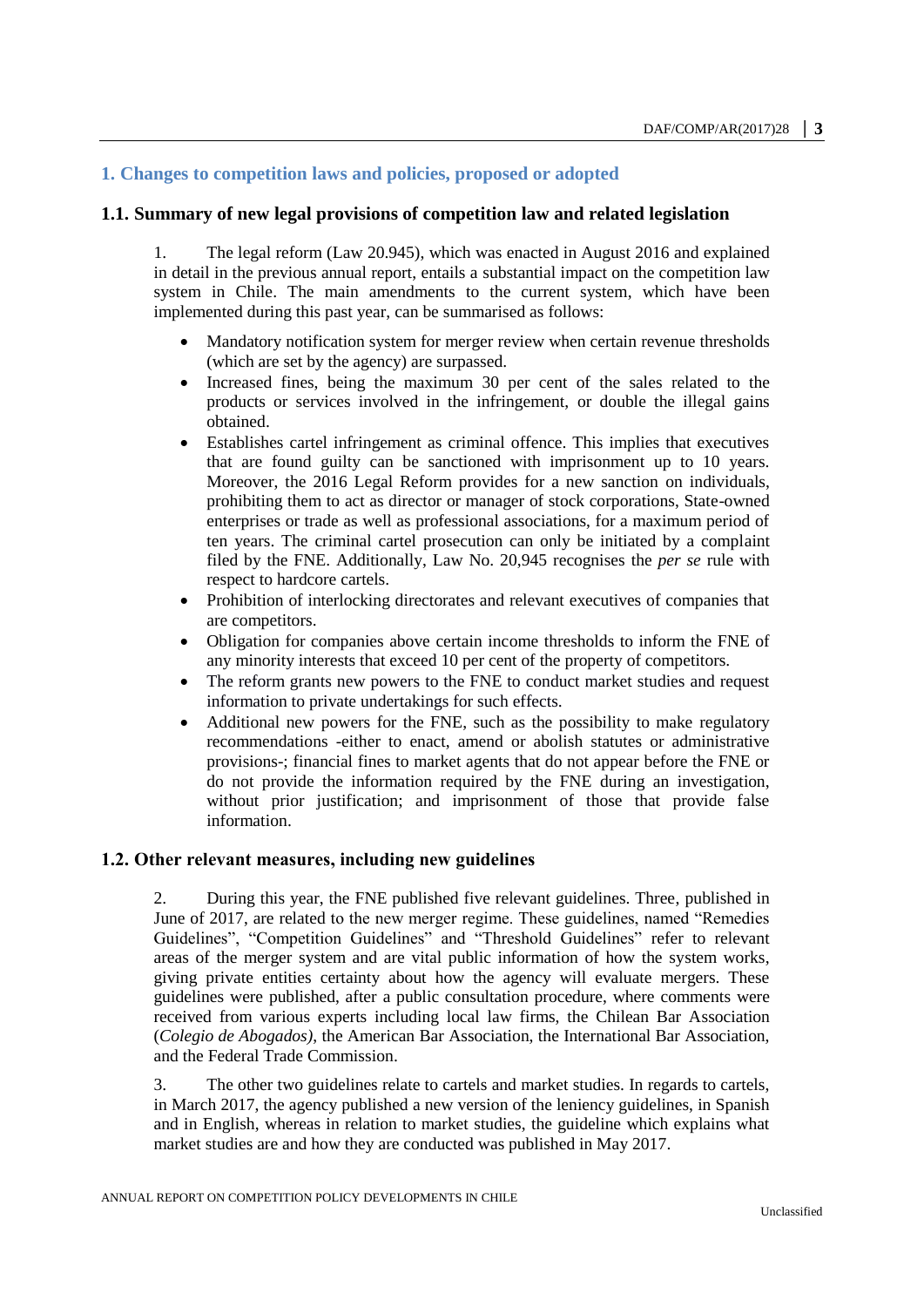### **4 │** DAF/COMP/AR(2017)28

# <span id="page-3-0"></span>**1.3. Government proposals for new legislation**

4. In addition to the 2016 Legal Reform, no other proposals have been submitted to the National Congress during 2016 or 2017.

# <span id="page-3-1"></span>**2. Enforcement of competition laws and policies**

# <span id="page-3-2"></span>**2.1. Actions against anticompetitive practices, including agreements and abuses of dominant positions**

# <span id="page-3-3"></span>*2.1.1. Summary of activities of:*

 $FNE<sup>1</sup>$ 

Procurement of injectable prescription drugs cartel.

5. On August 3, 2016, the FNE filed a complaint against a cartel in the market of public procurement of injectable prescription drugs. The FNE filed this complaint before the TDLC asking for fines totalling approximately USD 17 million for Fresenius Kabi and Sanderson, with no fine requested for the third party in the cartel, Biosano. The reason is that Biosano submitted a leniency application which was accepted. The investigation of this cartel was initiated ex officio in 2012 when the Comproteller General of the Republic and the Health Ministry made a complaint to the FNE regarding this market. This case is ongoing at this date.

Complaint before the TDLC against ATI for not complying with vertical integration restrictions.

6. On September 16, 2016 the FNE initiated an adversarial proceeding against Antofagasta Terminal Internacional (ATI), its shareholders, Punta Rieles Limitada and SAAM Puertos S.A. for infringing vertical restraints previously imposed by the former competition authority TDLC´s predecessor). A settlement was reached in this case, which was approved by the TDLC, which involved the payment of a fine of USD 500,000 as well as various behavioural remedies to be complied by the different actors involved.

### Intravenous drug cartel

7. On July 7, 2017, the FNE filed a complaint against two pharma companies - Baxter and Sanderson- accusing them of operating a cartel with the purpose of rigging bids by agreeing on a reference price in their bids. The cartel was formed for two particular tenders. The FNE requested fines for USD\$ 340,000 aproximately. The judicial process is still ongoing.

# *Competition Tribunal*

8. During the period covered by this report, 16 new adversarial cases were initiated before the TDLC. Nine cases were related to unilateral conduct, three referred to

<sup>&</sup>lt;sup>1</sup> Please note that the activities mentioned in this Section are explained in more detail infra in Section 2.1.2.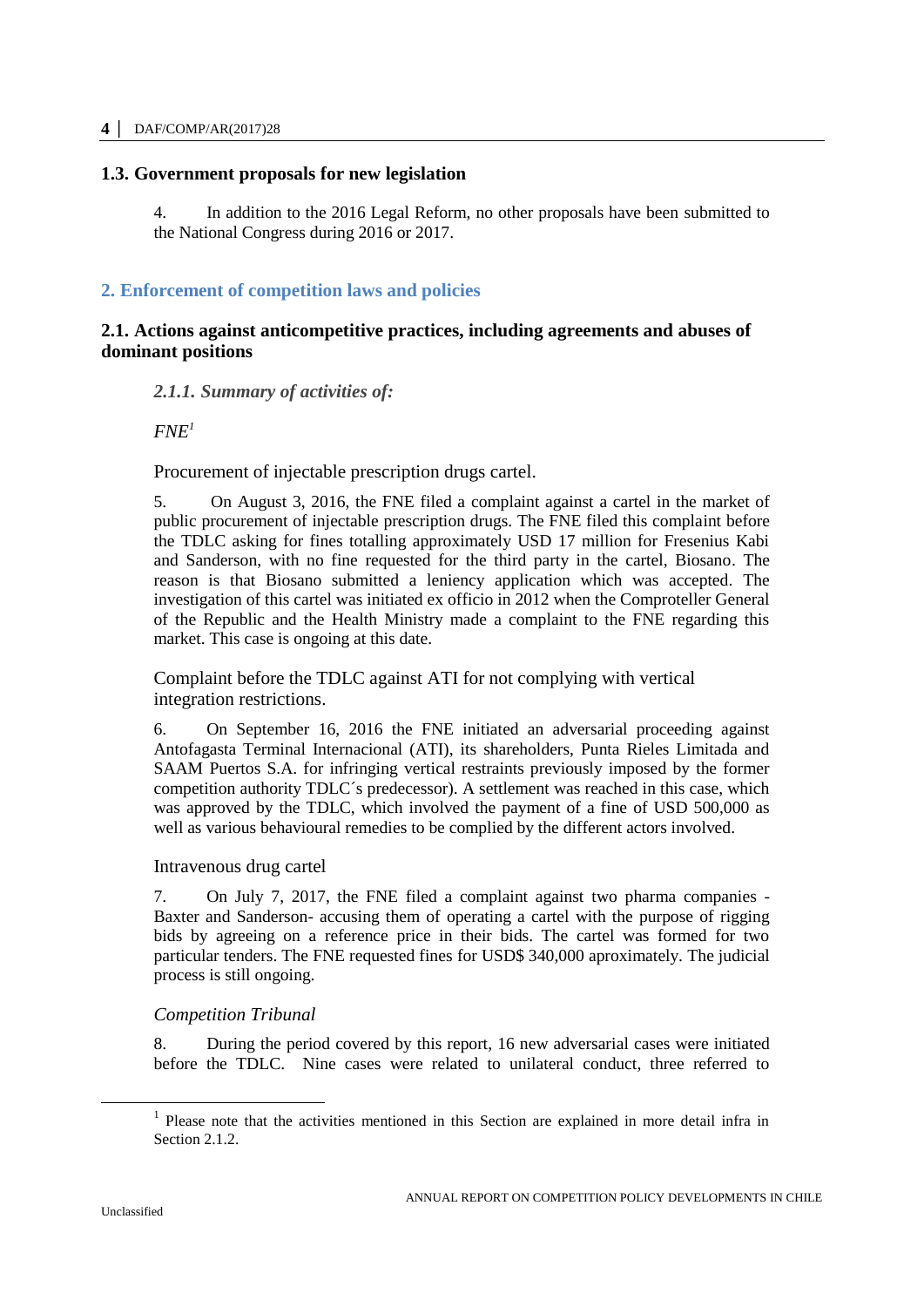infringement of remedies imposed previously by the TDLC or the Supreme Court, one refered to Public Administration acts that undermine competition and the remaining three referred to collusion. Moreover, two settlements were reached between the FNE and the defendants during ongoing trials.

9. The TDLC issued five decisions or rulings in adversarial cases during the period covered by this report: three in 2016 and the remaining two through August 2017. These cases stem from claims filed by the FNE, as well as from complaints filed by private parties. These five rulings acquitted the defendants and the average length of these proceedings was 563 days.

10. Four out of the five decisions were challenged before the Supreme Court and they are still under review.

11. The main decisions issued by the TDLC during the relevant period are the following:

Abuse of a dominant position – telecom (Ruling No. 154/2016):

12. The Competition Tribunal dismissed a lawsuit filed by the National Corporation of Consumers and Users, Consumers Association ("Conadecus"), against the three incumbent mobile operators- Telefónica Móviles Chile S.A. ("Telefónica"), Claro Chile S.A ("Claro") and Entel PCS Telecomunicaciones S.A ("Entel").

13. In particular, the TDLC stated that the plaintiff did not submit clear and conclusive evidence to support its claim that the defendants participated in the 700 MHz public auction with the strategic goal of hoarding the mobile spectrum and endangering its effective and efficient use.

14. Moreover, it pointed out that it was not possible to establish that the defendants, individually, held a dominant position in the upstream market –where the access to the mobile network is negotiated, and leverage such a position in the downstream market commercialisation at retail level of analog and digital mobile telecommunications services-. Nevertheless, given that the wholesale market has an oligopolistic structure and that the consequences derived from the use of spectrum which are relevant to competition must be analysed in this trial, the Tribunal specifically studied the defendants' conduct in order to determine its effects and if they were proven by the plaintiff. Finally, the Tribunal concluded that the conduct was not proven.

Abuse of a dominant position and infringement of remedies previously imposed by the Supreme Court – telecom (Ruling No. 156/2017):

15. The Competition Tribunal dismissed the lawsuit filed by three Mobile Virtual Network Operator ("MVNOs") against incumbent mobile operators telecommunication companies -Claro Chile S.A ("Claro"), Entel PCS Telecomunicaciones S.A ("Entel") and Telefónica Móviles Chile S.A. ("Telefónica"). The MVNOs alleged that the defendants had abused their dominant position by margin squeeze, price discrimination and refusal to supply and further, they had infringed a remedy previously imposed to them by a decision issued by the Supreme Court. In particular, this remedy entailed that the incumbent mobile operators granted open access to their mobile network to MVNOs, on the basis of general, uniform and non-discriminatory criteria.

16. The Tribunal concluded that, according to the evidence rendered during the trial: (i) the denfendants had complied with the remedy by offering wholesale access to the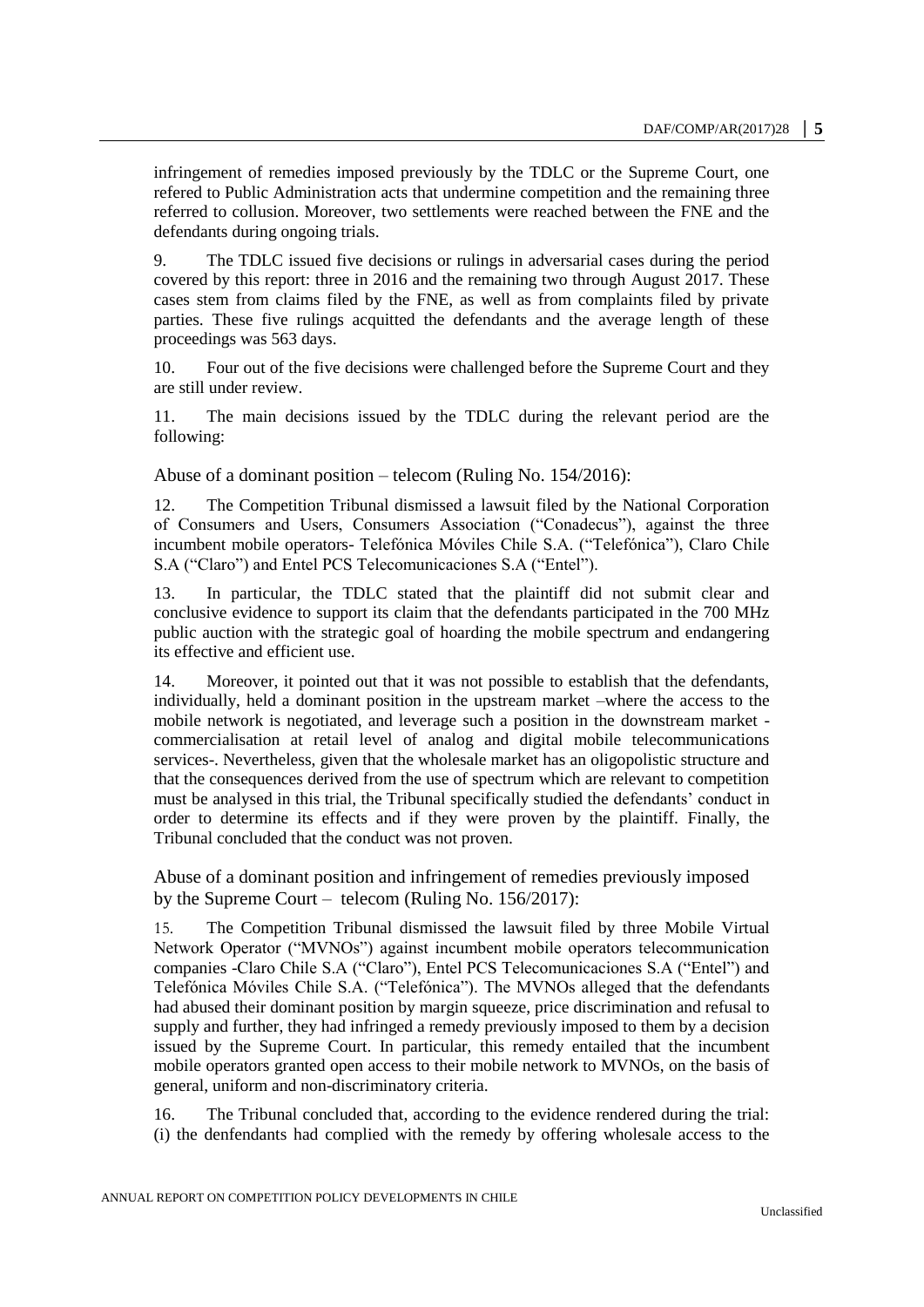MVNOs; (ii) refusal to supply could not be demonstrated because the conditions were not fulfilled; (iii) wholesale access granted to MVNOs did allow entry to the market by efficient competitors and thereby, margin squeeze was ruled out, and; (iv) the terms and conditions contained in the wholesale access were not discriminatory.

Settlement between the FNE and pharma company:

17. The FNE filed a complaint against GD Searle LLC accusing the latter of an exclusionary abuse. More specifically, the FNE alleged that defendant restricted market entry by artificially extending the first patent of Celecoxib -main active ingredient of Pfizer's drug *Celebra*, an anti-inflammatory and anti-rheumatic treatment of rheumatoid arthritis and the management of acute and chronic pain in adults-. The FNE argued that the defendant aimed to extend the exclusive rights to a commercial drug by making nonclinical changes to its makeup and applying for a new patent (second patent).

18. A settlement was reached with GD Searle LLC whereby the defendant undertook to comply with several remedies, such as granting a license to any potential or actual competitor in Chile in order to supply and distribute Celecoxib according to the second patent terms, and undertook to decline athe complaint it had filed against a generic drug maker -Synthon Chile- before a civil court for patent infringement and unfair competition.

# *Supreme Court*

# Asphalt cartel

19. A standing case before the Supreme Court was decided in October 2016 where the Court partially upheld the decision of the Competition Tribunal in the case known as the asphalt cartel. In this case, four companies were accused by the FNE of having a market sharing agreement in regards to contracts for the provision of asphalt-based products used in the construction, replacement and repairing of public and private roads. One of these companies applied for leniency and was thus exempted from paying a fine, whereas the other defendants were imposed a fine equivalent to approximately USD 780,000.

Infringement of remedies imposed to a merger between retailers

20. In December, 2015, the Competition Tribunal partially accepted a lawsuit filed by the FNE against SMU S.A., alleging the infringement of remedies previsously imposed to the merger between SMU and Supermercados del Sur in 2012. The Supreme Court upheld the TDLC´s decision in September 2016 and increased the fine imposed to SMU S.A. in approximately USD 450,000.

# <span id="page-5-0"></span>*2.1.2. Description of significant cases, including those with international implications*

21. Please refer to section 2.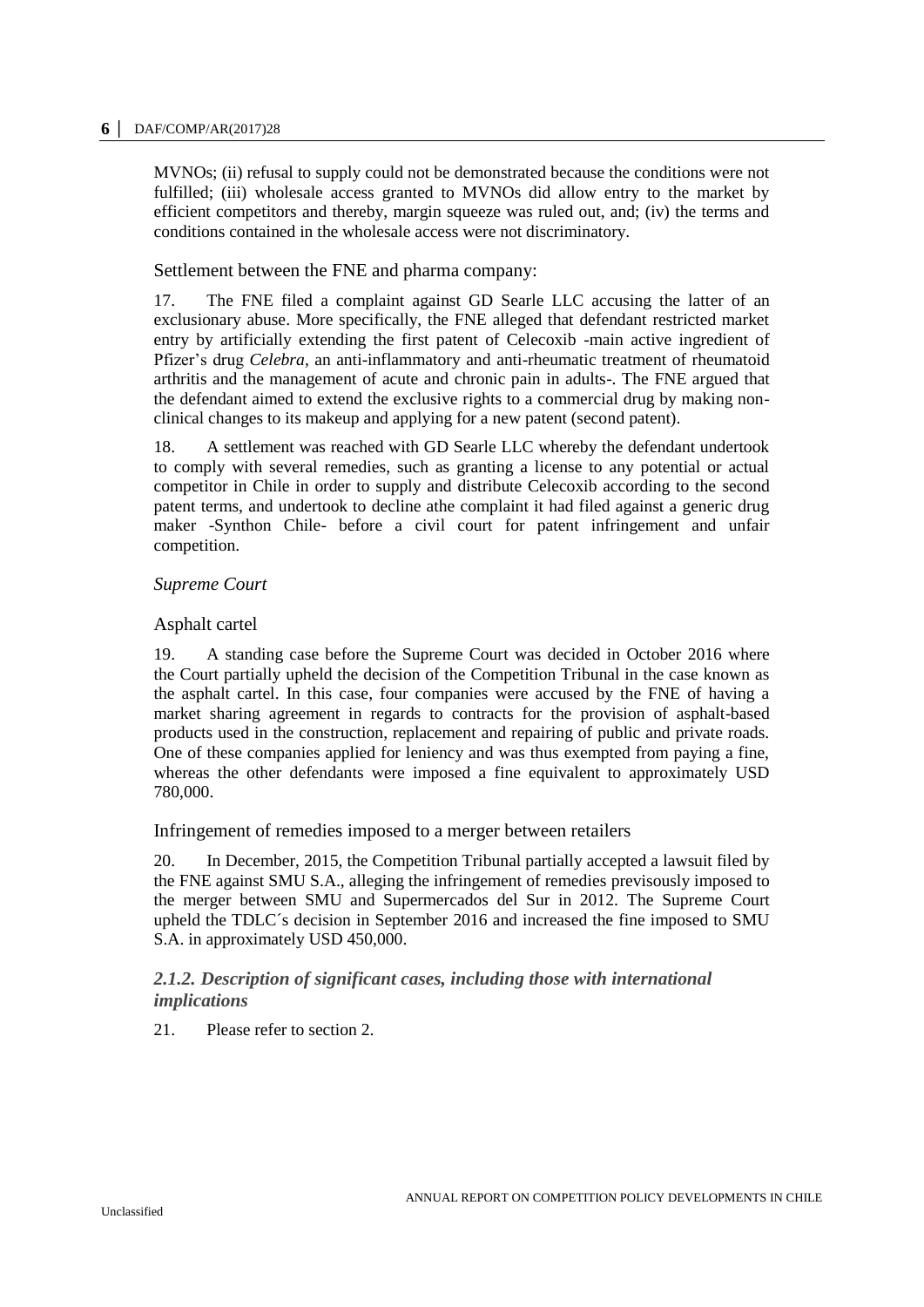#### <span id="page-6-1"></span><span id="page-6-0"></span>**2.2. Mergers and acquisitions**

*2.2.1. Statistics on number, size and type of mergers notified and/or controlled under competition laws* 

22. The new merger regime started operating in June 2017 and thus, for the period covered by this annual report, there are no significant statistics.

<span id="page-6-2"></span>*2.2.2. Summary of significant/ongoing cases* 

#### *Merger of BSA with Holcim Chile*

23. The case involved the acquisition by Hormigones Bicentenario S.A. (BSA), a cement and concrete company (the fourth in the Chilean market), of the controlling interest of HolChile S.A. (part of the HolcimLafarge group) in Polpaico S.A., the largest actor in the cement and concrete market in Chile. After various rounds of negotiation, the agency agreed with the parties a series of structural and behavioural remedies in order to approve the merger. These remedies included the divestiture of seven concrete plants and that their operation is managed and monitored by a trustee. The agreement was approved by the TDLC.

# <span id="page-6-3"></span>**3. The role of competition authorities in the formulation and implementation of other policies, e.g. regulatory reform, trade and industrial policies**

#### <span id="page-6-5"></span><span id="page-6-4"></span>**3.1. FNE**

#### *3.1.1. Baby food regulatory recommendation*

24. An investigation started on the baby food market and found that an old health regulation, which established the nutritional content of this kind of food, was creating a virtual monopoly for Nestle. Most international producers of baby food have set formulas and usually do not adjust them unless the market is significant in size. This nutritional regulation established in Chile was very outdated and thus most producers were not complying with it, except for Nestle, which was the virtual monopolist in Chile with 95% of the market, and was willing to change its international formula for this market. This created a problem in the local market, as prices were high in relation to comparable markets which had more competition. The FNE thus recommended to the Administration to review and change the regulation and thereby, allow more competition in the market.

#### <span id="page-6-6"></span>*3.1.2. Lead batteries reciclyng recommendation*

25. A case which investigated the market of lead batteries recycling, which in Chile is a *de facto* monopsony by a company named Recimat, found that a particular rule restricted competition in the market. This was a rule which prohibits the export of batteries, where more actors are present. As such, it was the conclusion of the FNE that this rule was protecting the monopsony of Recimat and thus a recommendation was made to amend the current regulation and allow the export of batteries.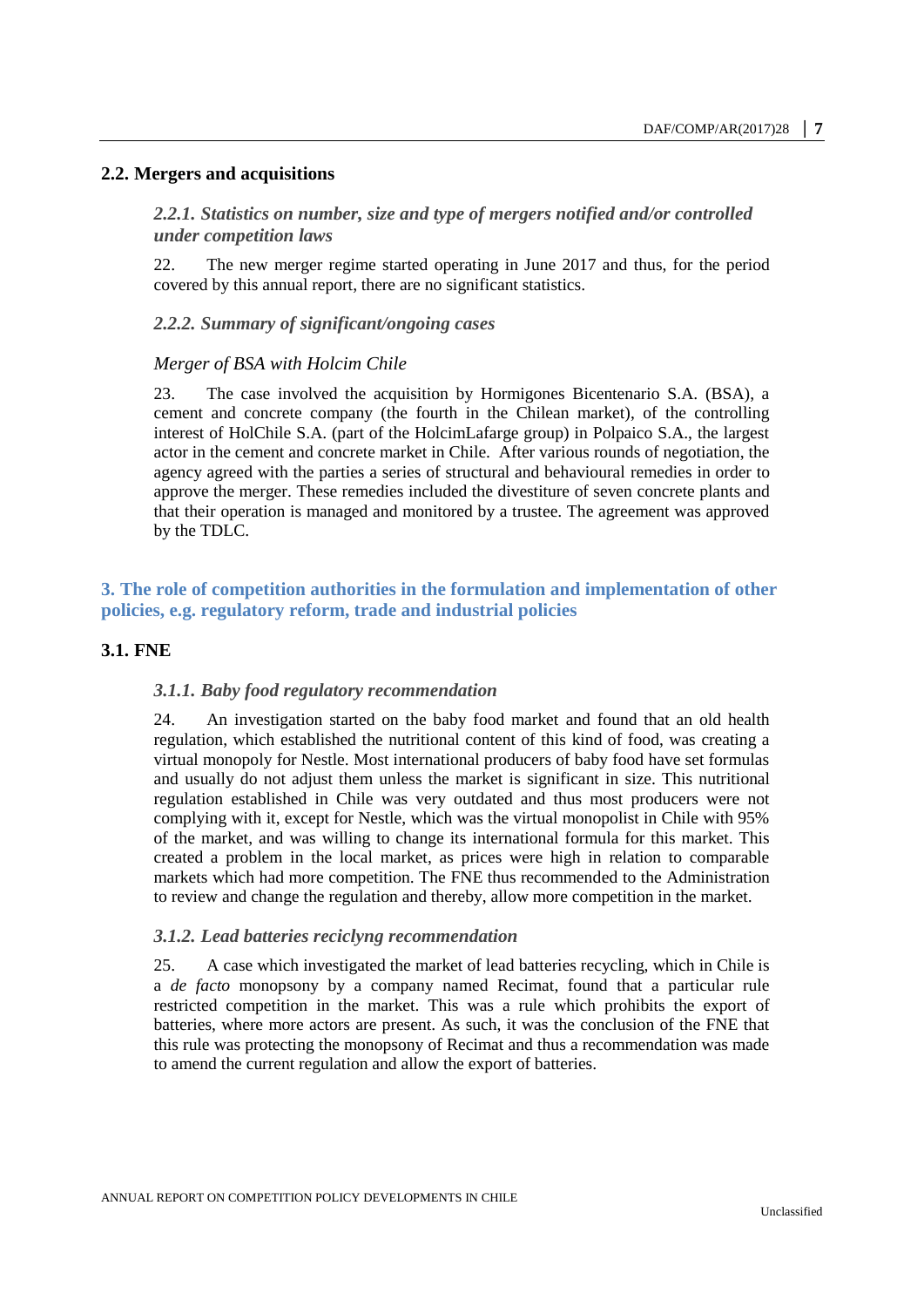# <span id="page-7-0"></span>*3.1.3. Mobile phone market recommendation*

26. An investigation opened in the mobile phones market in which telecommunications company sell the equipments at a discount (with a subsidy) to those clients that have contracts with them. Nevertheless, if a person wishes to change companies and take their phone with them, a fine has to be paid, which in most cases was not proportional to the subsidy given. No competition law infringement was found, but the FNE made a recommendation that the telecommunications services should be billed separately from the sale of equipment, and that there should not be a sanction for terminating one of the contracts.

# <span id="page-7-1"></span>*3.1.4. Recommendation to improve regulation regarding payment card market*

27. The Competition Tribunal issued a Recommendation addressed to the President of the Republic, in order to improve the regulation related to the payment market through debit or credit cards. The Recommendation encompasses the interchange fee, prohibition of the NAWI rule (no acquiring qithout issuing), prohibition for banks issuing cards to act as acquiring and further, the TDLC recommended to amend the regulation and approach it from the cards network perspective instead of cards issuers´ view, differentiating the acquiring and issuance services from the operation.

28. The Chilean Treasury submitted an opinion regarding the Recommendation and is willing to enhance the regulation.

# <span id="page-7-2"></span>**4. Resources of competition authorities**

# <span id="page-7-4"></span><span id="page-7-3"></span>**4.1. The FNE:**

### <span id="page-7-5"></span>*4.1.1. Resources overall (current numbers and change over previous year):*

#### **Table 1. Annual budget assigned to the FNE (in your currency and USD):**

| Year    | Chilean Pesos | <b>USD</b> |
|---------|---------------|------------|
| 2012    | 4,220,158,000 | 6,403,882  |
| 2013    | 4,507,826,000 | 6,840,404  |
| $2014*$ | 4,675,937,000 | 7,095,504  |
| 2015    | 7,070,663,000 | 10,729,382 |
| 2016    | 5,816,708,000 | 8,826,568  |
| 2017    | 6,575,860,000 | 10,207,159 |
|         |               |            |

*\** Includes only operational budget. The total budget for 2014 is around USD 11,237,281 and includes the change of headquarters of the FNE.

*Note*: Change USD, 30/08/2017: 644,24 (Banco Central de Chile)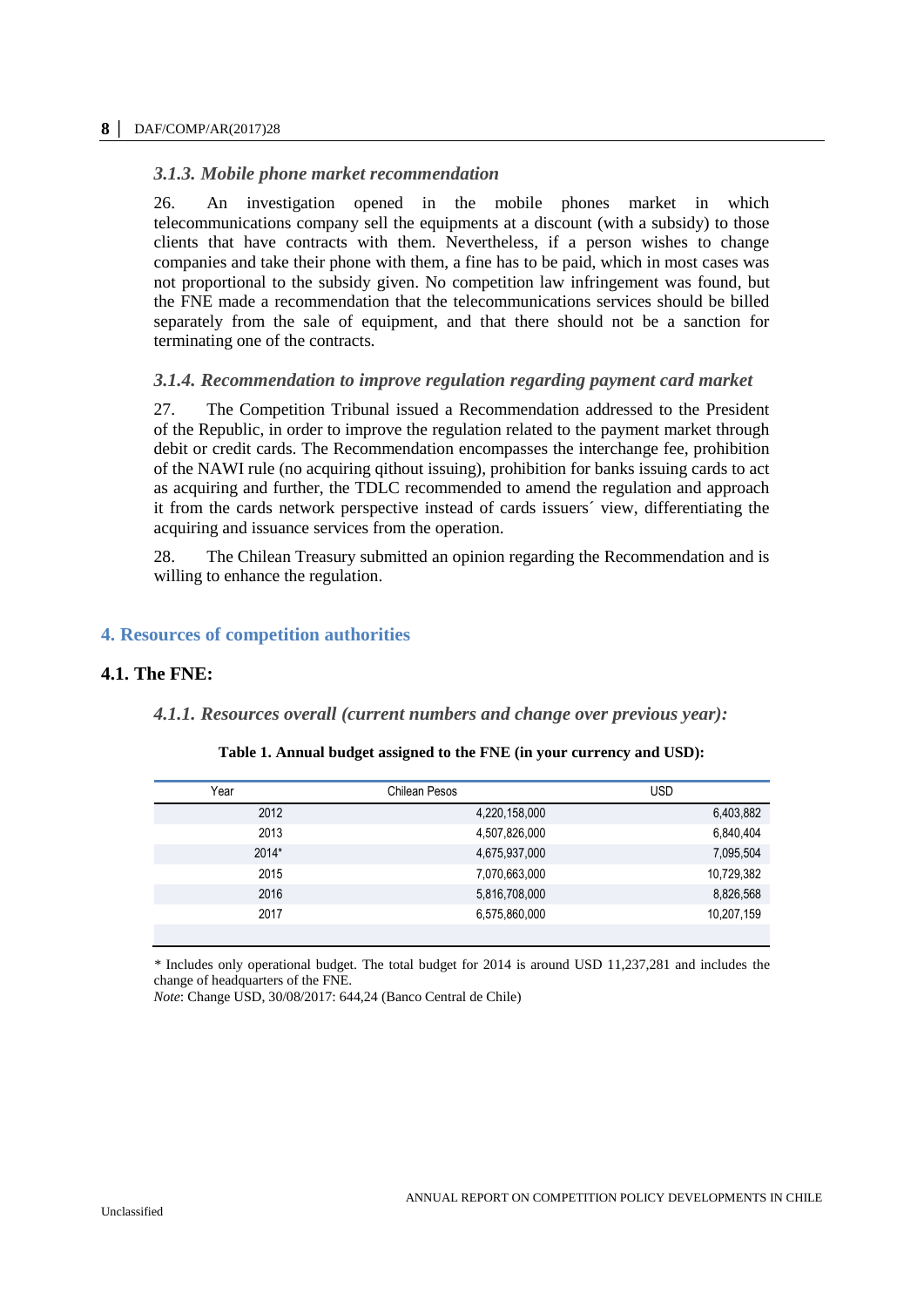<span id="page-8-3"></span>

| Staff               | 2012 | 2013 | 2014 | 2015 | 2016 | 2017 |
|---------------------|------|------|------|------|------|------|
| Economists          | 18   | 20   | 20   | 20   | 19   | 25   |
| Lawyers             | 40   | 36   | 42   | 39   | 42   | 43   |
| Other professionals | 20   | 20   | 19   | 23   | 22   | 29   |
| Support staff       | 13   | 14   | 15   | 10   |      |      |
| All Staff           | 91   | 90   | 96   | 92   | 94   | 109  |

### **Table 2. Number of Employees (person-years)**

#### **Table 3. Human resources (person-years) applied to:**

<span id="page-8-4"></span>

|                                               | 2013 | 2014 | 2015 | 2016 | 2017 |
|-----------------------------------------------|------|------|------|------|------|
| Enforcement against anticompetitive practices | 36   | 45   | 33   | 33   | 39   |
| Merger review and enforcement                 | a    |      |      |      | 22   |
| Advocacy efforts                              | 9    |      |      |      | 13   |
| Litigation                                    |      |      | 18   | 18   | 15   |

### <span id="page-8-0"></span>*4.1.2. Period covered by the above information:*

29. The budget for the FNE refers to the period of January to December of each year. Staff as of January of each year.

# <span id="page-8-2"></span><span id="page-8-1"></span>**4.2. The TDLC**

# <span id="page-8-5"></span>*4.2.1. Resources overall (current numbers and changes over the previous year):*

# **Table 4. Annual budget (in your currency and US\$)**

| Year    | Chilean Pesos | <b>USD</b> |
|---------|---------------|------------|
|         |               |            |
| 2013    | 1,228,933,000 | 1,864,845  |
| $2014*$ | 1,434,228,420 | 2,176,371  |
| 2015    | 1,729,560,000 | 2,624,522  |
| 2016    | 1,795,283,000 | 2,724,253  |
| 2017    | 1,849,141,000 | 2,898,340  |

*\** Includes only operational budget. The total budget for 2014 is around USD 3,334,517 and includes the change of headquarters of the TDLC.